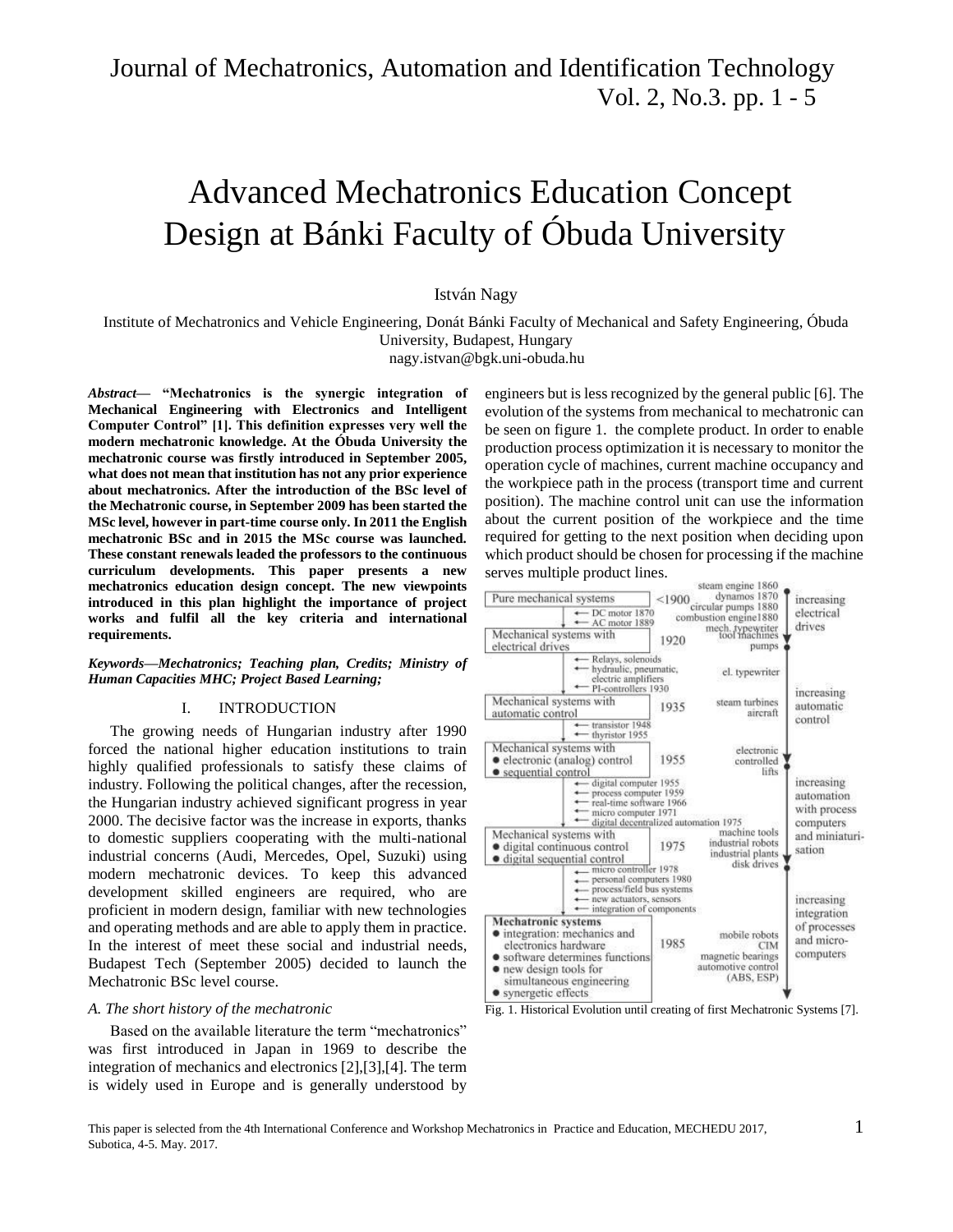## *B. The short history of Institute of Mechatronics and Vehicle Engineering*

The simplified historical line of formation of nowadays mechatronic institute is the following. Let's start at the beginning:

- 1879, "Public Secondary Industrial School of Budapest", what later operated under the name "Hungarian Royal Public Higher Industrial School" (year 1898)
- At the ceremony of the  $75<sub>th</sub>$  anniversary of its foundation, after the World War II., the institution adopted the name of "*Donát Bánki*" [8]
- 1969 College rank
- 1991 Donát Bánki Mechanical Technical College
- 2000 Budapest Tech, by integration of three highly rated colleges in Budapest:
	- o Donát Bánki Mechanical Technical College-later Institute of Mechanical Engineering
	- o Kálmán Kandó Electro-Technical College– later Institute of Electrical Engineering
	- o Technical College of Light Industry-later Institute of Light Industry
- In frames of Donát Bánki Institute of Mechanical Engineering has been created the department of *Machine and System Engineering*, what was the predecessor of current institution.
- 2010 Óbuda University, with 5 faculties, from which our faculty is the Donát Bánki Faculty of Mechanical and Safety Engineering, where can be find our current institute, *Institute of Mechatronics and Vehicle Engineering*, with two departments (dept. of *Mechatronics,* and dept. of *Vehicle Engineering*) and one emphasized professional group (*mathematic & informatics*)

# II. THE TEACHING PLAN DEVELOPING

## *A. The starting conditions*

In case of starting a new professional course in Hungarian higher education, first of all it is required to submit the request for application of introduction of this course, to the proper Secretary of Ministry of Human Capacities (*MHC*). Here, the education Committee (group of expert in education and in industry), elaborating the directives, valid from the given academic year. This directive contains the general features (as level of qualifications, attitudes, responsibility, etc…) and competencies of the graduates of different professions. These features are commonly named as *"educational and outcome requirements"* (EOR) of the given profession. One of these professions is "Bachelor/Master Level of Mechatronical Engineering", where the graduates are titled as "Mechatronical Engineer" [9].

Generally, in this directive are stated the followings:

- denomination of the profession (Mechatronical Engineering)
- qualification (Mechatronical Engineer)
- level of qualification (BSc/MSc)
- educational area (technical)
- length of education (BSc-**7** semesters/MSc-**4**  semesters)
- number of credits (BSc-**210** credits/MSc-**120**  credits)
- aims of education
- competencies to be acquired
- other features, as basic characterization of the given profession

# *B. Basic characteristics of the Mechatronic Course, based on directive EOR*

The basic characteristics of the mechatronic course is beginning by the features obtained from MHC, where are stated the scientific disciplines/areas of the profession from which the course is built up. These areas (*with the recommended min-max credits*) are, see Table I.

| <b>BSc</b> Level                  | <b>MSc</b> Level                     |
|-----------------------------------|--------------------------------------|
| Natural Sciences (40-50 credits)  | Natural Sciences (25-35 credits)     |
| Economics and Human Sciences (14- | Economics and Human Sciences (10-    |
| 30 credits)                       | 20 credits)                          |
| Basic Mechatronic Knowledge (70-  | Basic Mechatronic Knowledge (15-     |
| 105 credits)                      | 35 credits)                          |
| Specialized Mechatronic Knowledge | Specialized Mechatronic Knowledge    |
| (min 40 credits)                  | (40-60 credits, together with thesis |
|                                   | credits)                             |

The first 3 rows of Table I. contain the main knowledge areas, while the last, 4th is the specialization one. What is this mean? The mechatronic course, depending on the particular institution (university/college), can have several specializations, e.g.: bio-mechatronics, opto-mechatronics, robotics, nano-mechatronics, etc..

Óbuda University, over the basic (main) mechatronic knowledge, has one specialization on the BSc level *(Industrial Robot Systems*), and two specializations on the MSc level (*Vehicle Informatics and Mechatronics of Intelligent Robot Systems*).

The basic characterization of the course is continuing by the defining of requirements regarding *foreign languages* and defining of requirements of *internships* [10].

# *C. Basic characteristics of the Mechatronic Course, at the Bánki Faculty of Óbuda University*

Of course, at all curriculum development, the Hungarian institutions, have to start by the decreas issued by MHC, what is mean that the main knowledge areas and the basic requirements are given, certainly between some min-max limitations (credits). What are not exactly given, the subjects, which are belongs to the given main areas. Here the institutions have some options to state the subjects, which are mostly typical to the local mechatronic education. It is enough to compare the mechatronic education at the faculty of electrical engineering/faculty of mechanical engineering/faculty of informatics. Depending on which faculty is the "parent institution" of the course, in basic knowledge area "*Basic Mechatronic Knowledge*" (see Table I.) will dominate the subjects of that given faculty. To avoid this small insufficiency, at our faculty it is organized as follows.

Started by the latest definition of the mechatronics, "Is a synergetic integration of physical systems with IT and complex-decision making (in the design, manufacturing and operation of industrial products and processes)", further see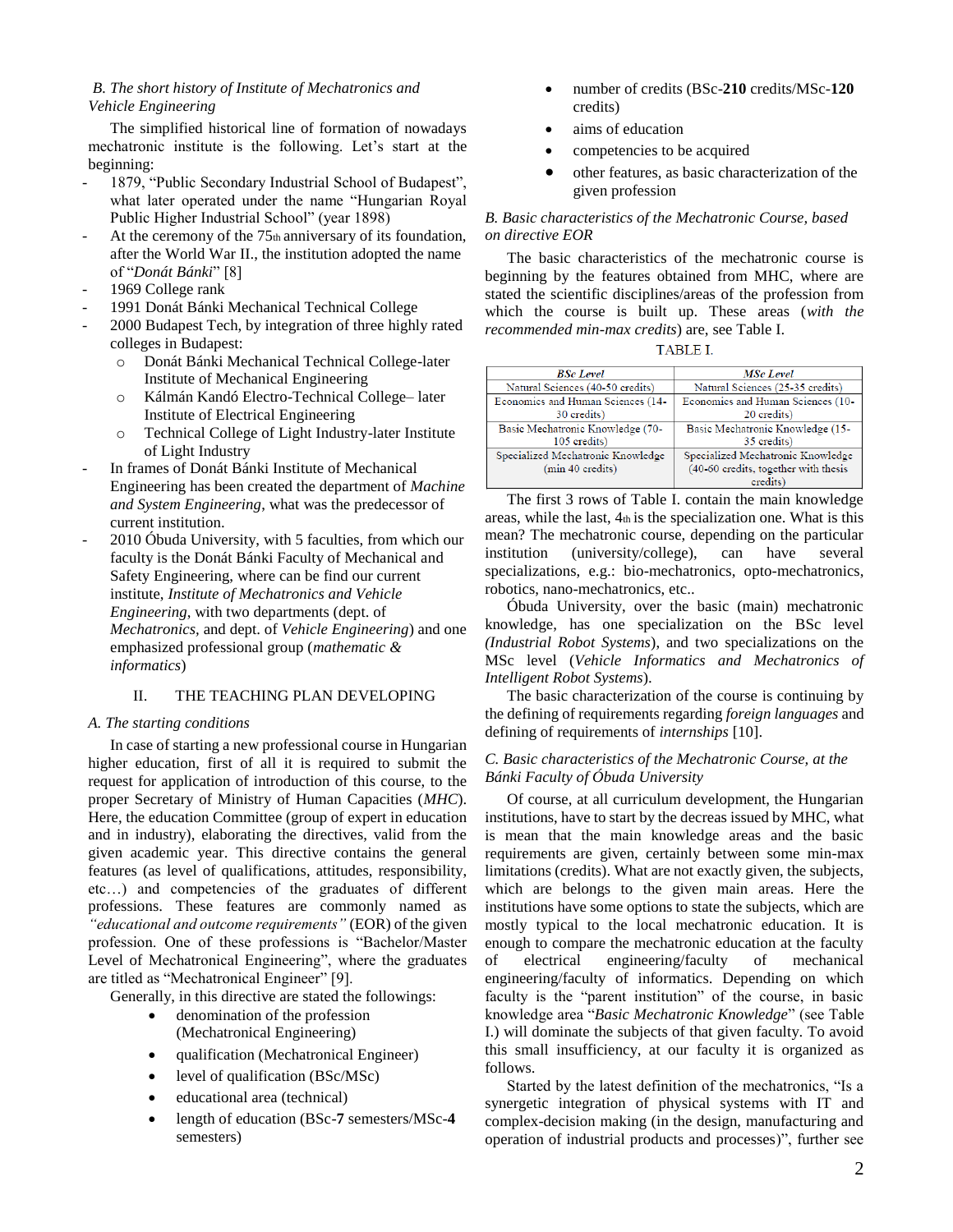Fig. 2, at the Óbuda University, on the mechatronic education are sharing three faculties: John von Neumann Faculty of **Informatics**, Kálmán Kandó Faculty of **Electrical Engineering** and Donát Bánki Faculty of **Mechanical** and Safety Engineering. By this sharing of the professional subjects is ensured the maximum quality of mechatronic education.



Fig. 2. The basic definition of mechatronics after Y2K.

The above mentioned definition is giving the *professional basis* of the course. Furthermore, the professors have to be sure that students have the basic knowledge about mathematics, physics, material sciences, …etc., and therefore these are improved by the first main knowledge area (*natural sciences*), see Table I., above. The today's engineers have to be able to plan the budget to start some mass production or to prepare some prototype, and also has to have some managing skills. That why between the main knowledge areas inserted the *Economics & Human Sciences*.

Compared the classical engineer to mechatronical one, it should be noted, while classical engineer is acting in one field of knowledge, the mechatronic engineer has to solve interdisciplinary tasks, maybe in more complex environment. This means, has to think more broadly, and the tasks, if it is possible, to divide to subtasks, and solve them separately then integrate them again into one operating mechatronic system.

During mechatronics engineering education, it has to be shown that significant disadvantages can occur by using sequential development processes which in the majority of cases can lead to suboptimal mechatronic products. The objective is to teach a procedure in the sense of simultaneous and concurrent engineering [11]. Most important therefore are organisational abilities and steps which have the aim of multidisciplinary team work instead of the old-fashioned socalled "Throw-it-over-the-wall" way of thinking [12].

Essential basis for the mechatronic development process and therefore one of the first aspects in education is the underlying methodology. The guideline VDI 2206 [13] describes a flexible procedure model which is based on the V-shaped model on the macro-level and the cycle of problem solving on the micro-level as illustrated on Fig. 3.



Fig. 3. VDI 2206 proposed methodology for mechatronic development

According to the V-model a first step is to determine and analyse the requirements of the future product. Afterwards an interdisciplinary conceptual solution is divided into subfunctions and domain specific subsystems are developed simultaneously. These subsystems are integrated to one mechatronic product while being steadily verified and validated [14].

Returning to the mechatronics education concepts of the Óbuda University the whole new teaching of mechatronics is designed under previously mentioned feelings. The task of teaching plan developers to harmonize the ministerial decrees, didactic concepts and the needs of the industry and certainly consider the human (professor's) resources of the university. Starting from this fact the university shared the professional subjects between above mentioned three faculties (see chapter: II., *C*), where the "*natural sciences*" are taught by the emphasized professional group of Institute of Mechatronics and Vehicle Engineering, namely "*mathematic & Informatics"* (see, chapter I., *B*). The teaching material of this knowledge area (*natural sciences*) is centrally (think to University level) given on the BSc level, but on MSc level the subjects can be chosen by the specialists. The situation is the same in case of "*Economics and Human Sciences*". At the Óbuda University the topics, subjects and the requirements of the mechatronic course are the same in both (Hungarian and English language) education forms, i.e. the curricula are totally identical. The personal background of this course is provided by the long-term expertise of the teaching staff.

As in abstract of this paper can be read, the mechatronic education is actually running on BSc and MSc levels in fulltime and in part-time education, both in Hungarian and English languages. In addition, the MSc correspondent learning has been started at the *Alba Regia Technical Faculty of Óbuda University* (Székesfehérvár), moreover we are cooperating with Salgótarján in form of *"Adult Education Programs"*, and seems to outline a cooperation by the "*VTS*" in Subotica, Serbia.

In mechatronic education at the university we have one specialisation on BSc level, namely "*Industrial Robot Systems"* and two specializations on MSc level: "*Vehicle Informatics*" and "*Mechatronics of Intelligent Robot Systems*". The subjects of the levels (BSc/MSc) are defined in such a way, that they build up on each other. In this way the university would like to provide the possibilities of further education of the BSc graduates on the same university. The modern education concept is about the "*Project based*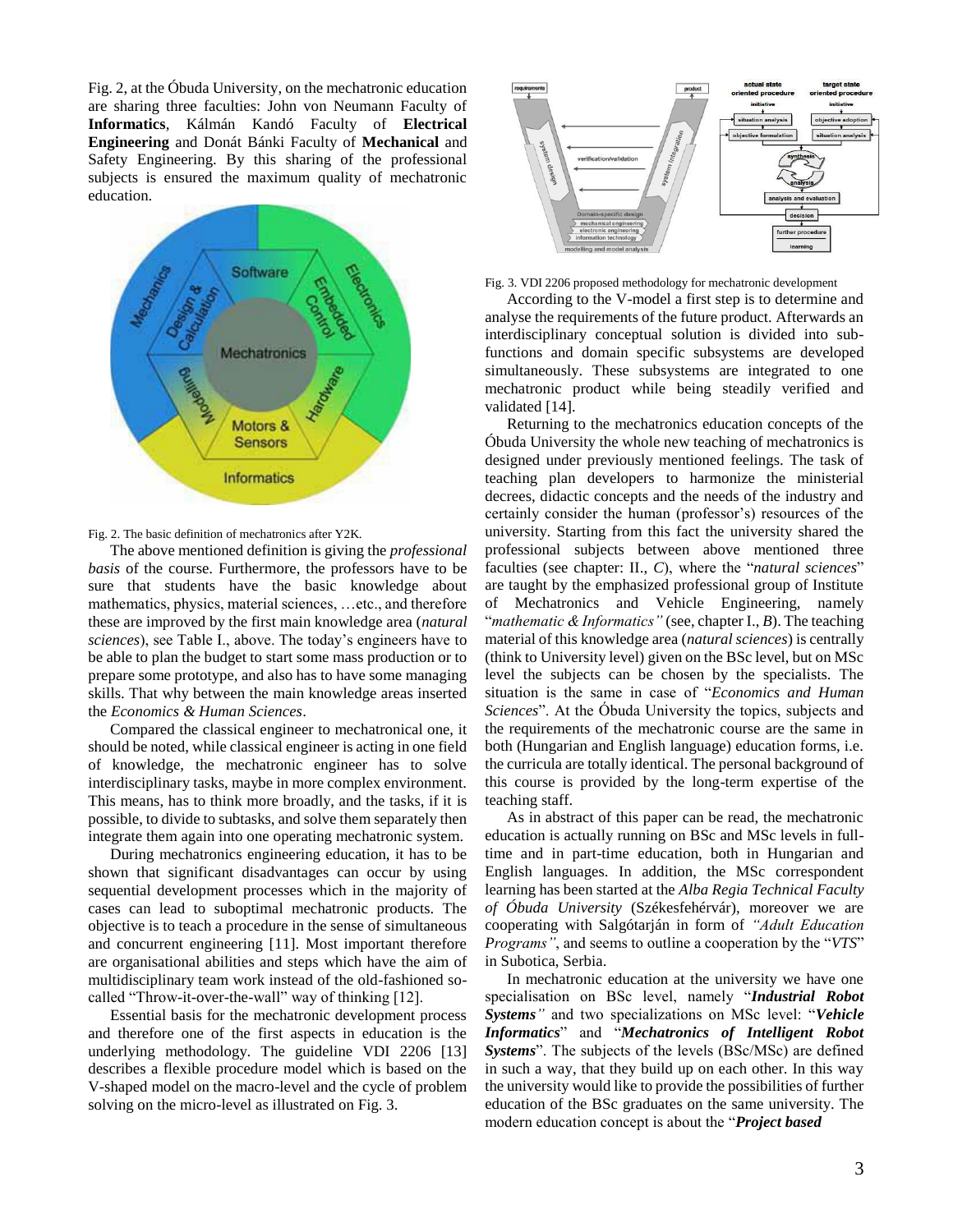*learning*". In interest of this requirements of future, the latest teaching plan of mechatronics (numbered by "*E*") was created based on this. There are the subjects "*Project Work I,II*"; and besides of this all, the cooperative education was arranged and the internships of the students. In following have a short look to the regulations given by MHC, regarding credits, contact hours and other rules:

- number of contact hours/week/subjects (variable)
- number of credits/semester (27-33 credits)
- stating the internships requirements (summer internship 6 weeks, integrated professional internship 14 weeks)
- stating the minimal entry requirements for English/German courses (intermediate language exam)
- stating the credit transfer rules
- defining the compulsory and optional subjects
- etc…

If these rules are kept, this ensures the balanced academic life of students, such as mentors, professors. Moreover, in each developing have to be considered the available HR and laboratory background, too.

In TABLE II.,III., the subjects assigned to the different main knowledge areas can be seen.

| _<br>_ |  |  |
|--------|--|--|

|                                             | <b>BSc level- Spec. Industrial Robot Systems</b>                                                                                                                                                                                                                                                                      |  |  |  |
|---------------------------------------------|-----------------------------------------------------------------------------------------------------------------------------------------------------------------------------------------------------------------------------------------------------------------------------------------------------------------------|--|--|--|
| <b>Natural Sciences</b>                     | Mathematics 1,2; Eng. physics; Intro to<br>Mechatronics; Mechanics 1,2,3 Electrical<br>Eng.; Engineering Materials; Basics of Mat.<br>Technology.                                                                                                                                                                     |  |  |  |
| <b>HR &amp; Economics</b>                   | microeconomics; Business<br>Macro- &<br>Economics 1,2; Quality assurance; Legal<br>knowledge; Basic of Management                                                                                                                                                                                                     |  |  |  |
| <b>Basic Mechatronic</b><br>Knowledge       | Informatics 1,2, Machine design 1,2; El.<br>machines & drives; CAD systems; Material<br>technology; System Engineering; Control<br>Engineering; Programming languages;<br>Digital Techniques; Pneumatics<br>and<br>hydraulics; PLC knowledge; Manufacturing<br>eng.; Electronics; Precision mechanics;<br>Interfaces: |  |  |  |
| <b>Specialized Mechatronic</b><br>Knowledge | Industrial robot progr. & simulation;<br>and production<br>Robotics<br>automation;<br>Industrial robot kinematics & dynamics;<br>Mechatronic system diagnostic; Basic<br>operation of mobile robots; Vehicle<br>CAD designing;<br>mechatronics;<br>IT<br>networks; Diploma work / Project works.                      |  |  |  |

## TABLE III.

| MSc Level, and specializations: 1, 2                   |                           |                                          |                                                 |                                                                        |
|--------------------------------------------------------|---------------------------|------------------------------------------|-------------------------------------------------|------------------------------------------------------------------------|
| Natural<br>Sciences                                    | HR &<br>Economics         | <b>Basic</b><br>Mechatronic<br>Knowledge | 1.<br>Vehicle<br>Informatics                    | 2.<br><b>Mechatronics</b><br>of Intelligent<br>Robot<br><b>Systems</b> |
| Optimizati-<br>on methods                              | Business<br>Economics     | Embedded<br>systems                      | Vehicle's<br>information<br>systems             | Intelligent<br>systems                                                 |
| Eng.<br>physics                                        | Engineering<br>management | Micro-, Nano<br>techniques               | Vehicle<br>dynamics                             | Multi-agent<br>mobile<br>robot<br>systems                              |
| Selected<br>Chapters of<br><b>Mechanics</b>            |                           | Engineering<br>optics                    | Vehicle<br>electronics                          | Modern<br>productive<br>technologies                                   |
| Electricity                                            |                           | Modelling &<br><b>Simulations</b>        | Transport's<br>information<br>technology        | Adaptive<br>Control<br>Systems                                         |
| Selected<br>parts of<br>Thermo- &<br>Fluid<br>dynamics |                           | System &<br>Control<br>theory            | Multi-agent<br>mobile robot<br>systems          |                                                                        |
| Material<br>Sciences                                   |                           | Mechatronic<br>constructions             | Reliability<br>of the<br>mechatronic<br>systems |                                                                        |
|                                                        |                           | Sensors &<br>Signal<br>analysis          |                                                 |                                                                        |
|                                                        |                           | Intelligent<br>Eng. Systems              |                                                 |                                                                        |
|                                                        |                           | CAD systems                              |                                                 |                                                                        |
|                                                        |                           | Fuzzy<br>systems                         |                                                 |                                                                        |
|                                                        |                           | Self-<br>organizing<br>systems           |                                                 |                                                                        |

## III. EVALUATION OF THE REALIZED TEACHING PLAN

If the subjects in TABLE I., II., are carefully checked, the attentive reader will recognize, that subjects in MSc course are based on subjects given in BSc course. It was very important, that the MSc subjects must give more specific, more exact knowledge and provide an advanced scientific interest to the students.

Finally, there are compared the credit points assigned to the main knowledge between the recommended by the MHC and the earned in reality. The recommended credits by the MHC can be seen in TABLE I. above, while the earned credit points, after the finalizing the teaching plan development, can be seen bellow, on Fig. 4 and Fig. 5.